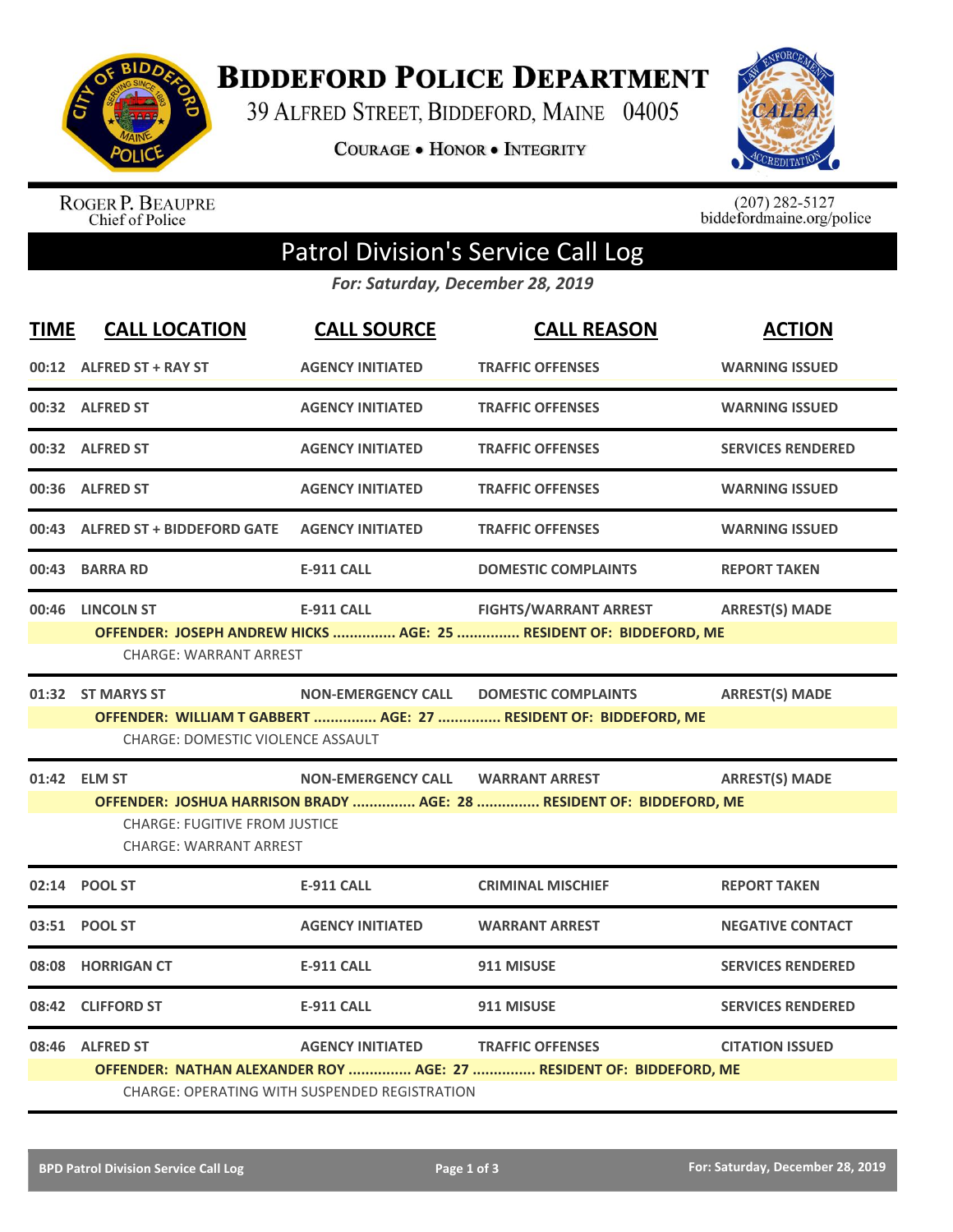| <b>TIME</b> | <b>CALL LOCATION</b>                           | <b>CALL SOURCE</b>                                    | <b>CALL REASON</b>                                                          | <b>ACTION</b>                |
|-------------|------------------------------------------------|-------------------------------------------------------|-----------------------------------------------------------------------------|------------------------------|
|             | 08:49 ALFRED ST + MT VERNON ST                 | <b>AGENCY INITIATED</b>                               | <b>TRAFFIC OFFENSES</b>                                                     | <b>NO ACTION REQUIRED</b>    |
|             | 08:51 ALFRED ST                                | <b>E-911 CALL</b>                                     | 911 MISUSE                                                                  | <b>NO ACTION REQUIRED</b>    |
|             | 09:01 ALFRED ST                                | <b>WALK-IN AT STATION</b>                             | <b>ESCORTS / RELAYS</b>                                                     | <b>SERVICES RENDERED</b>     |
|             | 09:14 MAY ST                                   | <b>AGENCY INITIATED</b>                               | <b>TRAFFIC OFFENSES</b>                                                     | <b>VSAC ISSUED</b>           |
|             | 09:45 ALFRED ST                                | <b>NON-EMERGENCY CALL</b>                             | <b>COURT ORDERED CHECK IN</b>                                               | <b>SERVICES RENDERED</b>     |
|             | 09:59 ALFRED ST                                | <b>E-911 CALL</b>                                     | 911 MISUSE                                                                  | <b>NO ACTION REQUIRED</b>    |
|             | 10:24 ALFRED ST                                | <b>AGENCY INITIATED</b>                               | <b>TRAFFIC OFFENSES</b>                                                     | <b>VSAC ISSUED</b>           |
|             | 10:42 ALFRED ST                                | <b>AGENCY INITIATED</b>                               | <b>TRAFFIC OFFENSES</b>                                                     | <b>VSAC ISSUED</b>           |
|             | 10:46 ALFRED ST                                | <b>AGENCY INITIATED</b>                               | <b>TRAFFIC OFFENSES</b>                                                     | <b>ARREST(S) MADE</b>        |
|             | <b>CHARGE: OPERATE VEHICLE WITHOUT LICENSE</b> |                                                       | OFFENDER: JODY ANN AUGER  AGE: 46  RESIDENT OF: BIDDEFORD, ME               |                              |
| 11:17       | <b>WESTMORE AVE</b>                            | <b>AGENCY INITIATED</b>                               | <b>ANIMAL COMPLAINT</b>                                                     | <b>WARNING ISSUED</b>        |
|             | 11:19 MAIN ST                                  | <b>NON-EMERGENCY CALL</b>                             | <b>CRIMINAL MISCHIEF</b>                                                    | <b>REPORT TAKEN</b>          |
|             | 11:20 ELM ST                                   | <b>AGENCY INITIATED</b>                               | <b>TRAFFIC OFFENSES</b>                                                     | <b>VSAC ISSUED</b>           |
| 11:25       | <b>ALFRED ST</b>                               | <b>NON-EMERGENCY CALL</b>                             | <b>SUSPICION</b>                                                            | <b>NEGATIVE CONTACT</b>      |
|             | 12:44 COLUMBUS WAY + POOL ST                   | <b>NON-EMERGENCY CALL</b>                             | <b>SUSPICION</b>                                                            | <b>GONE ON ARRIVAL</b>       |
|             | 12:46 ALDEN DR                                 | <b>E-911 CALL</b>                                     | <b>MENTAL ILLNESS CASES</b>                                                 | <b>NO TRANSPORT</b>          |
|             | <b>12:51 MAIN ST</b>                           | <b>NON-EMERGENCY CALL</b>                             | <b>BURGLARY OF A MOTOR VEHICLE</b>                                          | <b>SERVICES RENDERED</b>     |
|             | 13:06 ALFRED ST                                | <b>AGENCY INITIATED</b>                               | <b>TRAFFIC OFFENSES</b>                                                     | <b>VSAC ISSUED</b>           |
|             | 13:21 LAFAYETTE ST                             | <b>NON-EMERGENCY CALL</b>                             | <b>ALL OTHER</b>                                                            | <b>REFERRED OTHER AGENCY</b> |
|             | 13:36 MEDICAL CENTER DR                        | NON-EMERGENCY CALL ASSAULT                            |                                                                             | <b>CITATION ISSUED</b>       |
|             |                                                | CHARGE: ASSAULT ON AN EMERGENCY MEDICAL CARE PROVIDER | OFFENDER: STEVEN DOUGLAS BURNS  AGE: 34  RESIDENT OF: OLD ORCHARD BEACH, ME |                              |
|             | 13:57 WADLIN RD                                | <b>AGENCY INITIATED</b>                               | <b>ANIMAL COMPLAINT</b>                                                     | <b>NEGATIVE CONTACT</b>      |
|             | <b>14:11 RIVER RD</b>                          | <b>AGENCY INITIATED</b>                               | <b>ANIMAL COMPLAINT</b>                                                     | <b>NEGATIVE CONTACT</b>      |
|             | 14:22 GLAUDE AVE                               | <b>AGENCY INITIATED</b>                               | <b>ANIMAL COMPLAINT</b>                                                     | <b>SERVICES RENDERED</b>     |
|             | <b>14:33 MAIN ST</b>                           | <b>AGENCY INITIATED</b>                               | <b>ANIMAL COMPLAINT</b>                                                     | <b>NEGATIVE CONTACT</b>      |
|             | <b>14:39 MAIN ST</b>                           | <b>AGENCY INITIATED</b>                               | <b>ANIMAL COMPLAINT</b>                                                     | <b>NEGATIVE CONTACT</b>      |